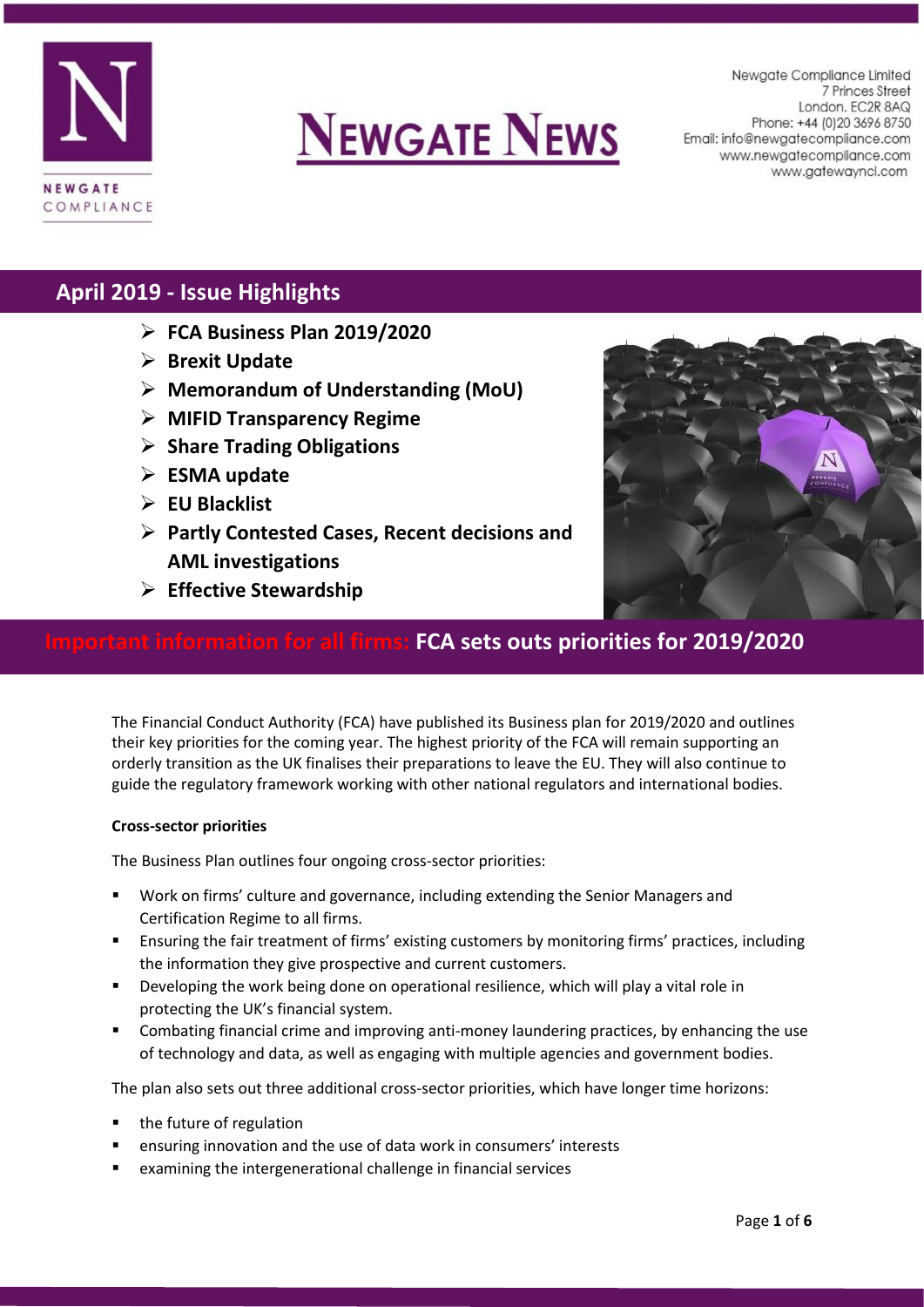



#### **Sector-specific themes**

The FCA has also set out sector specific priorities. For investment managers, the FCA are focused on:

- Implementing new requirements for asset managers
- Further focus on stewardship
- Consultation on a prudential regime for MiFiD investment firms
- Recommendation on revised rules and guidance on liquidity management
- Further assessment of Packaged Retail and Insurance -based Investment Products (PRIIPs)

Andrew Bailey, FCA Chief Executive, said:

'Dealing with Brexit will be the most immediate challenge we face. But this plan also commits us to a stretching programme of work across the financial sector.

'In order to ensure we are a regulator that continues to serve the public interest, we need to adapt to the ever-changing environment. This is why the future of regulation is a key priority in this year's Business Plan. We will be leading a debate about this with stakeholders so that we can keep pace with the developments taking place in the markets that we regulate and in wider society.'

The FCA are also due to publish its annual fees Consultation Paper and a paper setting out the FCA's Research agenda.

#### <https://www.fca.org.uk/news/press-releases/fca-sets-out-its-priorities-2019-20>

#### **How Newgate can help?**

Firms are encouraged to address areas of the FCA Business Plan that is relevant to its sector and firm. To discuss how the Business Plan affects your business, please contact us.

## **Important information for all firms: Update on Brexit**

The last update we had received from the FCA was confirmation that the UK will not leave the EU on the 12 April 2019. Consequently, no preparations were implemented, and firms do not need to take action at this stage.

ESMA has stated that statements and measures on no-deal Brexit scenario referring to the 12 April 2019 should now be read as referring to 31 October 2019 – the new potential exit date (unless the European Council decides otherwise).

<https://www.fca.org.uk/news/statements/update-brexit-delay> <https://www.esma.europa.eu/sections/brexit>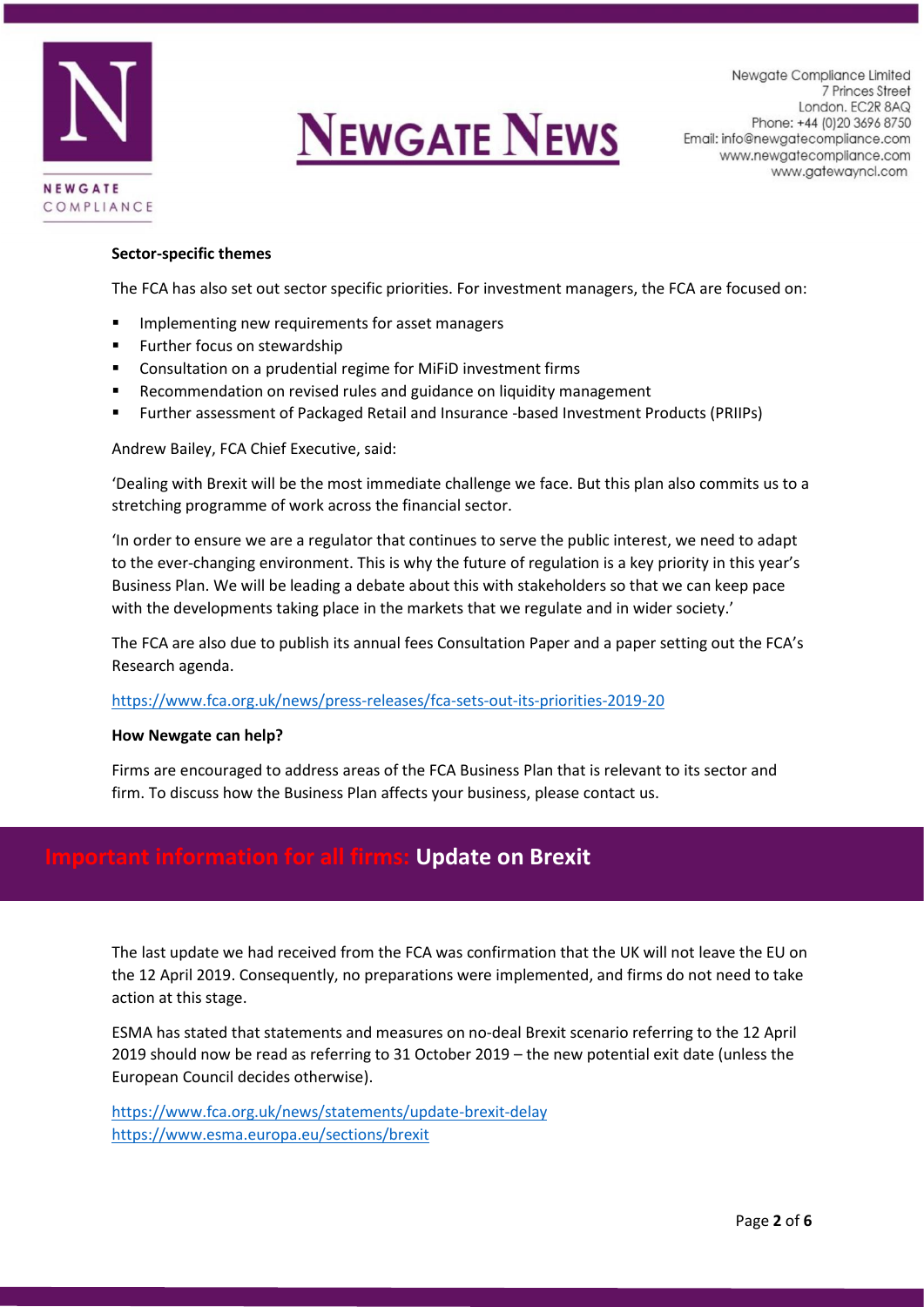



# *<u>Information PRA and FCA agrees Memorandum of*</u>

## **Understanding (MoU) with EBA**

The FCA, Prudential Regulation Authority (PRA) and the European Banking Authority (EBA) have agreed a template Memorandum of Understating (MoU) that sets out the expectations for supervisory cooperation and information-sharing arrangements between the UK and EU/EEA national authorities.

In the event of a no-deal scenario, the UK authorities and EU/EEA national authorities will move swiftly to sign bilateral MoUs which will allow uninterrupted information-sharing and supervisory cooperation.

Sam Woods, Deputy Governor and Chief Executive of the Prudential Regulation Authority, said:

"I am pleased that we have agreed a template which will form the basis of bilateral MoUs with the national authorities in EU member states. These agreements will ensure our continued cooperation in carrying out our supervisory responsibilities. We have enjoyed a strong working relationship with our European partners for many years and I am confident that this will continue."

Andrew Bailey, Chief Executive of the FCA, said:

"The bilateral MoUs will ensure that there will be no interruption in exchange of supervisory information in the event of a no-deal exit from the EU. It sends a clear signal of the determination of the UK and EU authorities to work together. The MoUs build on years of continued working and will ensure these can carry on if the UK leaves the EU without an agreement. We are encouraged by the approach of the EBA on this vitally important matter."

The MoUs will only take effect in the event of a no-deal scenario.

[https://www.fca.org.uk/news/press-releases/pra-and-fca-agree-memorandum-understanding-mou](https://www.fca.org.uk/news/press-releases/pra-and-fca-agree-memorandum-understanding-mou-eba)[eba](https://www.fca.org.uk/news/press-releases/pra-and-fca-agree-memorandum-understanding-mou-eba)

# **In for MIFID firms: Statements of Policy on the operation of the MIFID transparency regime**

The FCA have published statements of policy outlining how they will operate the MIFID transparency regime. If the UK leaves the EU without an implementation period agreed between the UK and the EU, the FCA will be responsible for operating the regime within the UK.

The onshored UK regime gives the FCA new decision-making powers and obligations to operate the transparency regime and includes a degree of flexibility during a 4-year transitional period. This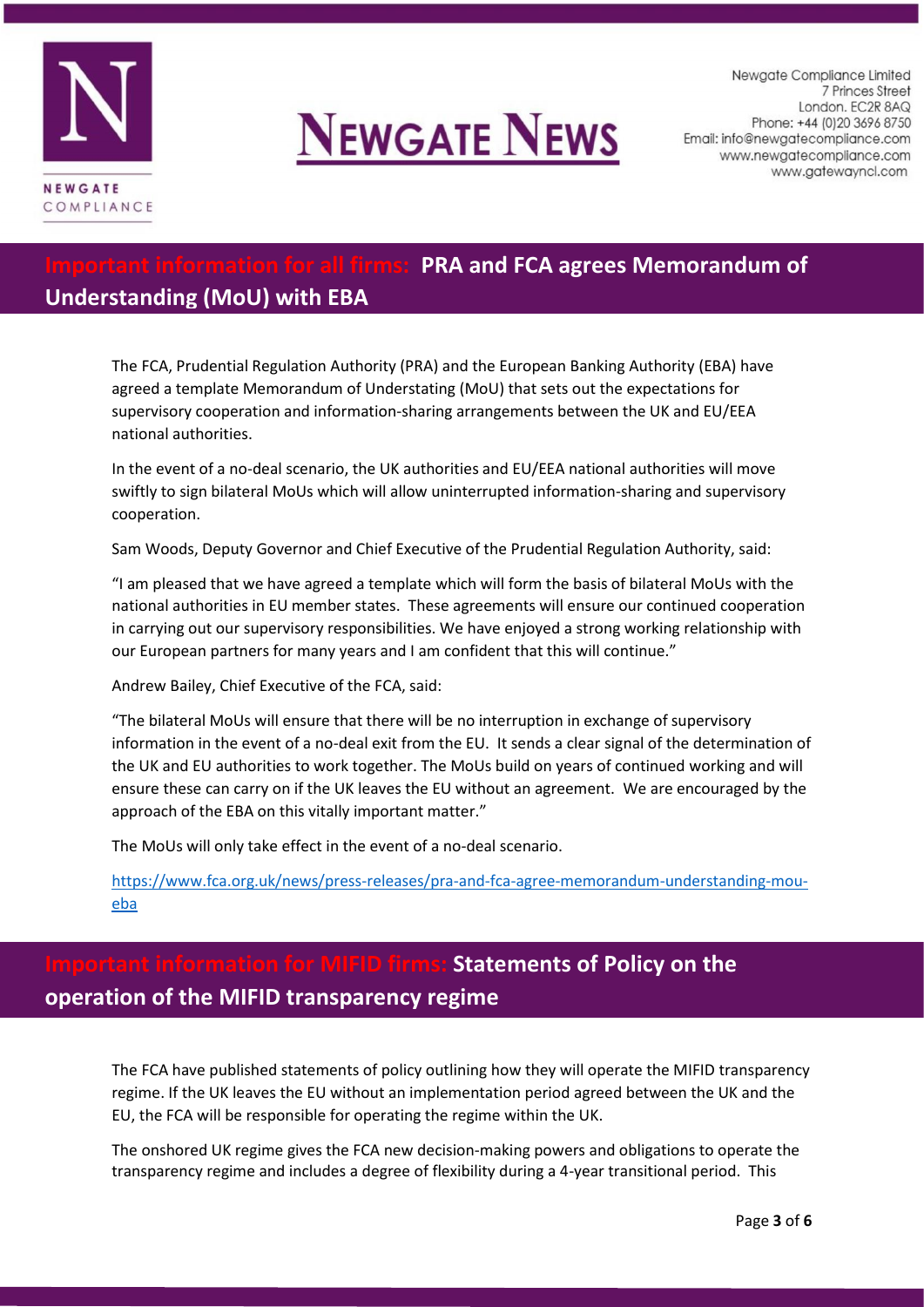



allows the FCA to build the systems and operate as ESMA currently operates or change the regime if needed given the possible move from an EU-wide trading data set to a UK-only data set.

The Statements of Policy outline how we may expect to use these new powers and gives further clarity to market their approach in advance of Brexit.

The FCA have also published a Supervisory Statement outlining how they will operate the pre- and post-trade transparency regime and gives further clarity about their approach in advance of Brexit.

<https://www.fca.org.uk/news/statements/statements-policy-operation-mifid-transparency-regime>

# **IFID** firms: FCA statement on share trading **obligations**

In the event of a no-deal Brexit and in the absence of an equivalence decision in respect of the UK by the European commission (EC), ESMA have published its expectations of share trading obligation (STOs) in the EU.

Both the EU MIFID II and the UK MIFID regimes have STOs that mandate investment firms to trade certain trades on regulated markets, multilateral trading facilities, systematic internalisers of third country trading venues assessed as equivalent by the EU and UK respectively.

The statement defines that the EU's STO applies to all shares traded on EU27 trading venues that are shares of firms incorporated in the EU (EU ISINs), and of companies incorporated in the UK (GB ISINs) where these companies' shares are 'liquid' in the EU. This basically means that EU banks, funds and asset managers will not be able to trade these GB or EU ISIN shares in the UK, even where the UK is the home listing of the British or EU company.

ESMA's goal is to provide as much clarity as possible and mitigate potential adverse effects of a trading obligation in these circumstances.

<https://www.fca.org.uk/news/statements/fca-statement-share-trading-obligations>

### **Important information for all firms: ESMA Update**

ESMA have updated the AIFM Q&A's by adding two new Q&As on calculation of leverage under AIFMD. The Q&As provides clarification on:

• the treatment of short-term interest rate futures for the purposes of AIFMD leverage exposure calculations according to the gross and commitment methods;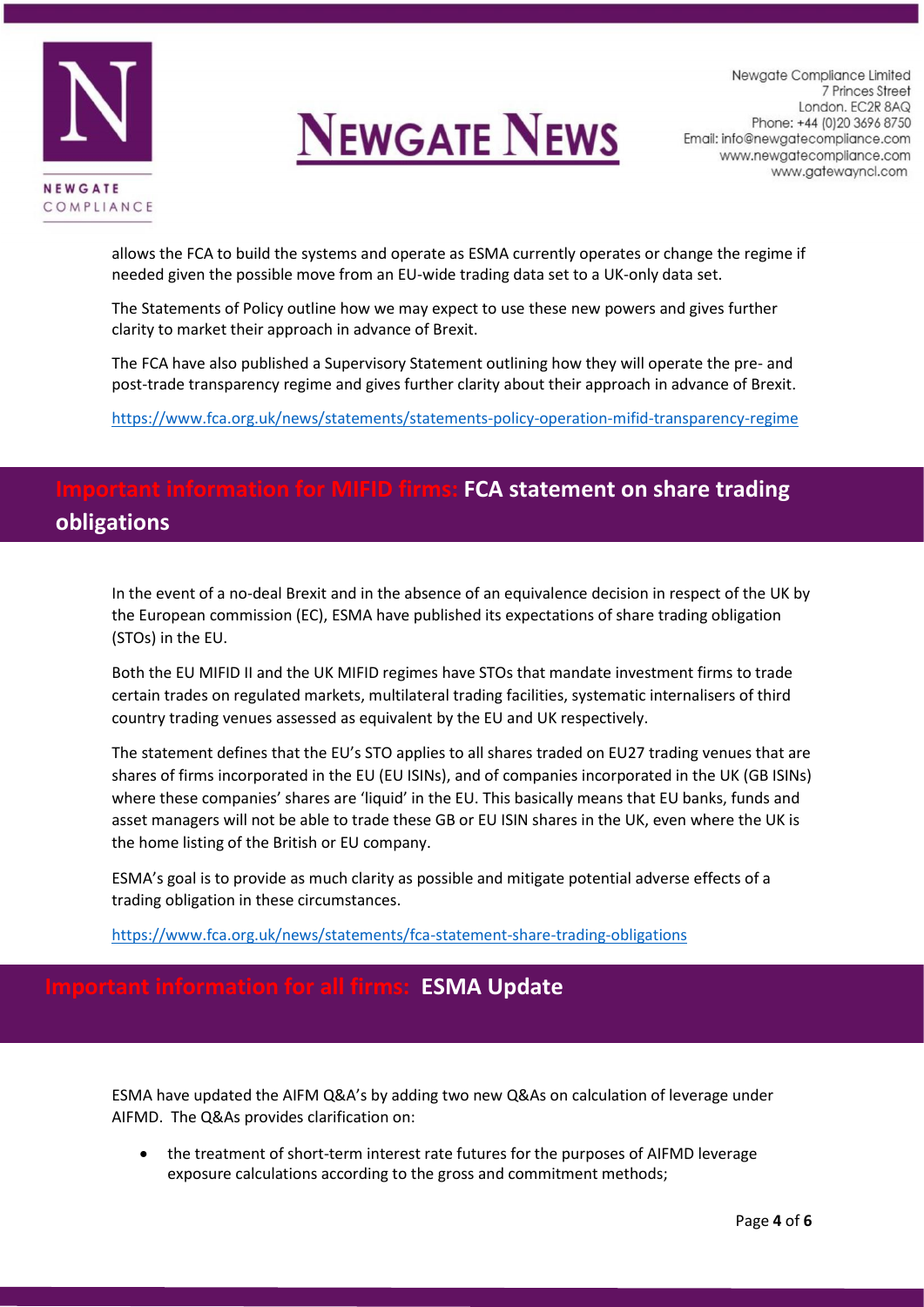



• the required frequency of the calculation of leverage by an AIFM managing an EU AIF which employs leverage - managers should at least be calculating leverage to the frequency of the NAV.

Also, ESMA issued a consultation paper in February on guidelines on liquidity stress testing in UCITS and AIFS.

<https://www.esma.europa.eu/press-news/esma-news/esma-publishes-updated-aifmd-qa-4>

[https://www.esma.europa.eu/sites/default/files/library/esma34-39-](https://www.esma.europa.eu/sites/default/files/library/esma34-39-784_esma_guidelines_on_liquidity_stress_testing_in_ucits_and_aifs.pdf) 784 esma guidelines on liquidity stress testing in ucits and aifs.pdf

## **Important information for all firms: EU Blacklist**

The European commission have released a press release on its latest countries blacklist, which now includes the UAE.



Essentially from an Anti-Money Laundering/Anti-Tax Evasion standpoint, firms should look to increase the risk rating and level of due diligence/monitoring undertaken on any clients or entities that are based in these jurisdictions.

[europa.eu/rapid/press-release\\_MEMO-19-1629\\_en.htm](https://systems.newgatecompliance.com/owncloud/remote.php/webdav/Business/Compliance%20consultation/Newsletters/2019%2002/europa.eu/rapid/press-release_MEMO-19-1629_en.htm)